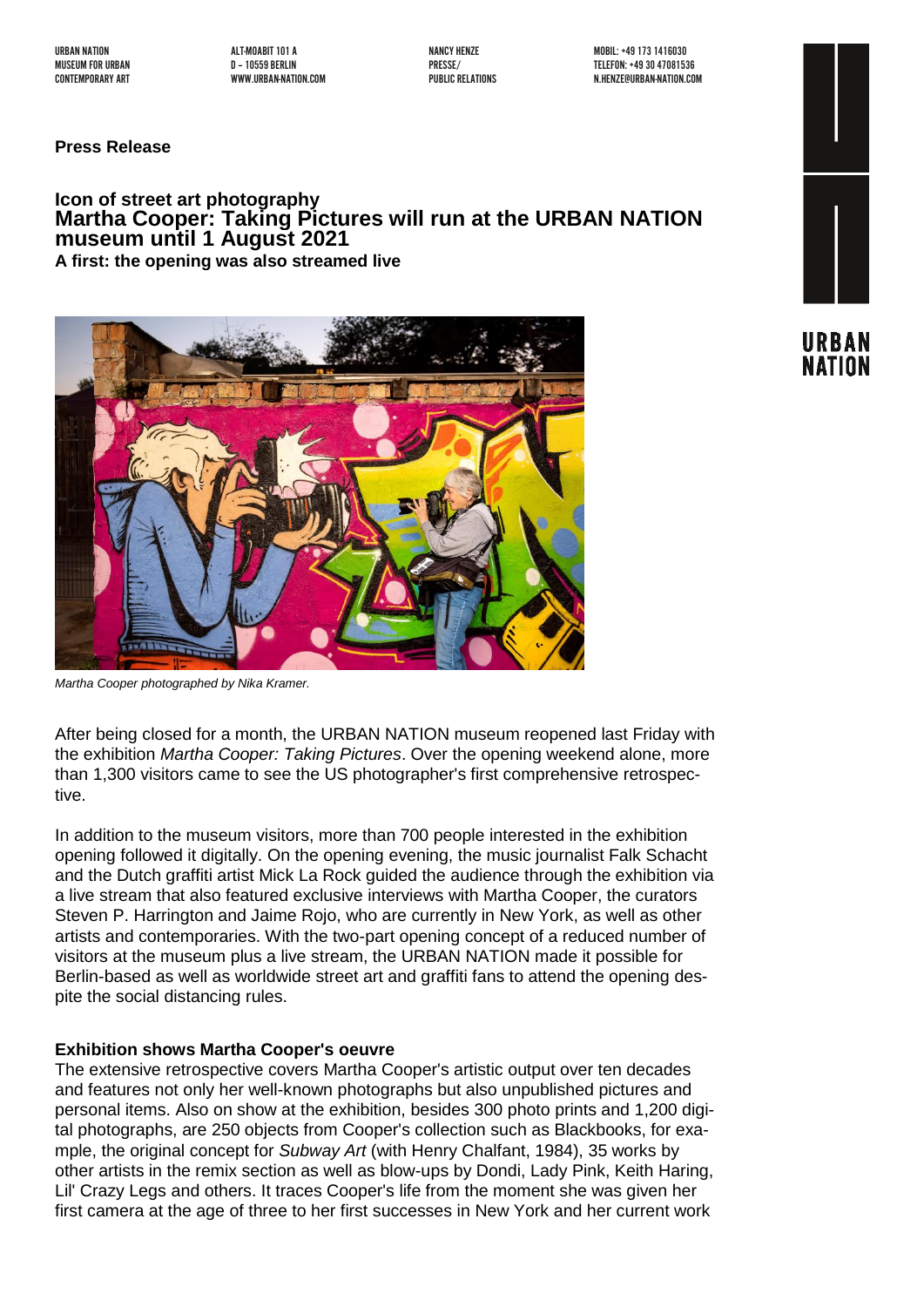as a world-famous photographer. Her iconic pictures have had a profound impact on the cultural memory of entire generations of artists. She has documented and shaped. the international graffiti and urban art scene for over 40 years



URBAN NATION

*Inside the URBAN NATION museum. Photo by Nika Kramer.*

*The exhibition is also a trip down memory lane for Martha Cooper herself:*

*"The exhibition is the most comprehensive retrospective of my work to date. It covers all angles of my photographic output so far. In the first decades, I used an analogue camera; most of those pictures had not been digitalised yet. So I had to dig through a huge amount of old slides and negatives. I have used a digital camera since 2001 – but my analogue work goes back to my high school days. The exhibition forced me to revisit the past,"* says the photographer.

*The retrospective under the aegis of director Jan Sauerwald is the URBAN NATION museum's first exhibition of photographs and at the same time the highlight of this year's programme.*

*"It is a particular honour for the URBAN NATION museum to be able to present the first comprehensive retrospective exhibition of this important photographer's work. The show is also unusual because multimedia components as well as a selection of works by others in Cooper's artists' network will feature alongside her photographs. We intend to illustrate her photographic and documentary approach and to highlight her importance for the international graffiti movement. We are also focusing on some of her so far unknown works. We are particularly pleased to be taking part in the European Month of Photography 2020 with this show; in fact, our exhibition is actually presented as one of the programme's highlights,"* says Jan Sauerwald.

# **MARTHA COOPER: TAKING PICTURES**

**2 October 2020 to 1 August 2021** URBAN NATION MUSEUM FOR URBAN CONTEMPORARY ART Bülowstrasse 7, 10783 Berlin-Schöneberg, Germany

#### **OPENING TIMES**

10 a.m. to 6 p.m. Tuesdays to Wednesdays, 12 p.m. to 8 p.m. Thursdays to Sundays